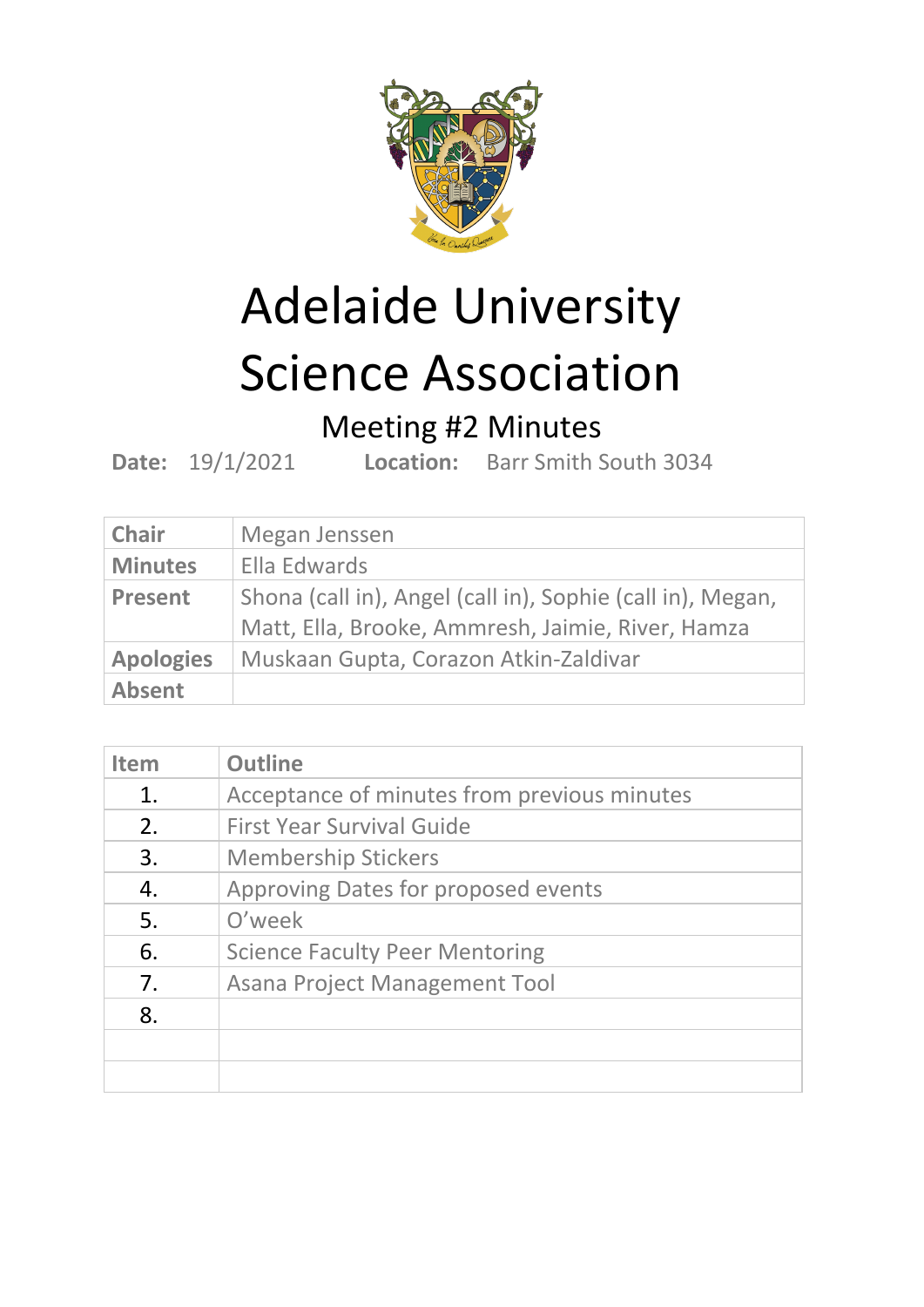| Item 1            | <b>Acceptance of minutes from previous minutes</b>                             |
|-------------------|--------------------------------------------------------------------------------|
|                   | Do we accept the minutes from the previous meeting?                            |
|                   | Seconded by: Ammresh, no objections                                            |
|                   |                                                                                |
| Item <sub>2</sub> | <b>First Year Survival Guide</b>                                               |
|                   | Science faculty doesn't want to pay for printing - do we want to go ahead with |
|                   | digital format                                                                 |
|                   |                                                                                |
|                   | Motion to make an online survival guide.                                       |
|                   | Seconded: Ammresh, All in favour                                               |
|                   |                                                                                |
|                   | Subcommittee - Headed by River.                                                |
|                   | Members: shona, corazon                                                        |
|                   |                                                                                |
|                   | Theme TBC - suggestions include marine related, covid and online learning,     |
|                   | QR code combined with a few tips or something linked to full survival guide on |
|                   | our website.                                                                   |
| Item <sub>3</sub> | <b>Membership stickers</b>                                                     |
|                   | what colour                                                                    |
|                   |                                                                                |
|                   | <b>Colour suggestions: Blue</b>                                                |
|                   | Motion to accept blue as colour for stickers                                   |
|                   | Seconded by Ammresh, all in favour                                             |
| Item 4            | <b>Approving Proposed dates for events</b>                                     |
|                   | Meet and Greet followed by SGM - March 3 or 4 (week 1)                         |
|                   | Revise for week 2 as no students on campus in week 1                           |
|                   | <b>Motion for Wednesday 10th (Week 2)</b>                                      |
|                   | Seconded: Ammresh, al in favour                                                |
|                   | Motion for members only event, signups at the door                             |
|                   | Seconded: Matt, all in favour                                                  |
|                   |                                                                                |
|                   | Semester 1 members BBQ - March 16 or 17 (week 3)                               |
|                   | Push back to week 4 given week 2 date for MAG/SGM?                             |
|                   | Science peer mentoring BBQ possible - keep in mind to help host, no cost       |
|                   | associated                                                                     |
|                   | Selling pubcrawl shirts at club BBQ                                            |
|                   |                                                                                |
|                   | <b>Motion for March 17 (week 3) for BBQ</b>                                    |
|                   | Seconded by ammresh, all in favour                                             |
|                   |                                                                                |
|                   | Semester 1 Pub Crawl - March 26 (week 4) or April 9 (week 6)                   |
|                   | Easter weekend week 5 - short week                                             |
|                   | Motion for Sem 1 pubcrawl to be held on March 26 (Week 4) - COVID and          |
|                   | <b>AUES permitting</b>                                                         |
|                   |                                                                                |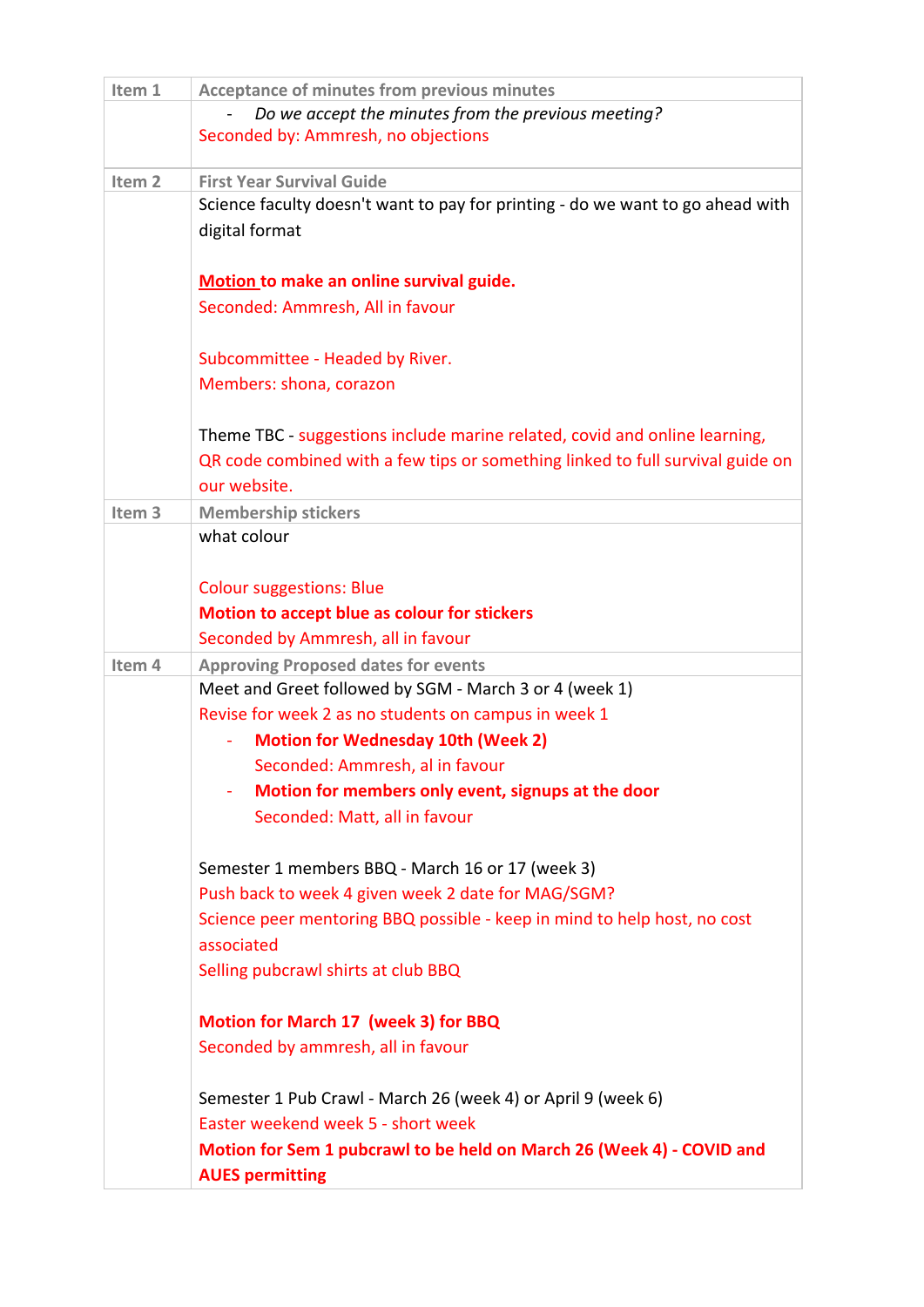|         | Seconded: Ammresh, All in favour                                                                                                                                                                                                                                                                                                                                                                                                                                                                                                                                             |
|---------|------------------------------------------------------------------------------------------------------------------------------------------------------------------------------------------------------------------------------------------------------------------------------------------------------------------------------------------------------------------------------------------------------------------------------------------------------------------------------------------------------------------------------------------------------------------------------|
|         | Quiz night - May 28 (week 11)                                                                                                                                                                                                                                                                                                                                                                                                                                                                                                                                                |
|         | Motion (Brooke) to move Quiz night to semester 1 and Sciball to sem 2                                                                                                                                                                                                                                                                                                                                                                                                                                                                                                        |
|         | Seconded: Matt, all in favour                                                                                                                                                                                                                                                                                                                                                                                                                                                                                                                                                |
|         | <b>Motion to hold Quiz night in Week 11</b>                                                                                                                                                                                                                                                                                                                                                                                                                                                                                                                                  |
|         | Seconded by Ammresh, all in favour                                                                                                                                                                                                                                                                                                                                                                                                                                                                                                                                           |
|         | Semester 2 BBQ - August 18th (week 4/ national science week)                                                                                                                                                                                                                                                                                                                                                                                                                                                                                                                 |
|         | Semester 2 Pub crawl - September 10 (Week 7)                                                                                                                                                                                                                                                                                                                                                                                                                                                                                                                                 |
|         | Sciball - October 16 (week 10) or October 23 (week 11) both saturdays                                                                                                                                                                                                                                                                                                                                                                                                                                                                                                        |
|         | Leave semester 2 event approvals go - to be voted by first meeting back after                                                                                                                                                                                                                                                                                                                                                                                                                                                                                                |
|         | mid-semester break.                                                                                                                                                                                                                                                                                                                                                                                                                                                                                                                                                          |
|         | Ella to create google calendar with events and invite committee members                                                                                                                                                                                                                                                                                                                                                                                                                                                                                                      |
| Item 5. | O'week                                                                                                                                                                                                                                                                                                                                                                                                                                                                                                                                                                       |
|         | Stall currently booked - for Tuesday 23rd                                                                                                                                                                                                                                                                                                                                                                                                                                                                                                                                    |
|         | Do we want to book a second stall for \$30 +bf?                                                                                                                                                                                                                                                                                                                                                                                                                                                                                                                              |
|         | Motion to book second stall for monday 22nd                                                                                                                                                                                                                                                                                                                                                                                                                                                                                                                                  |
|         | Seconded by Ammresh, all in favour                                                                                                                                                                                                                                                                                                                                                                                                                                                                                                                                           |
|         | Sub-committee to organise display for the day (science related decorations,                                                                                                                                                                                                                                                                                                                                                                                                                                                                                                  |
|         | photos etc)                                                                                                                                                                                                                                                                                                                                                                                                                                                                                                                                                                  |
|         | Headed by Brooke - angel,                                                                                                                                                                                                                                                                                                                                                                                                                                                                                                                                                    |
|         | New likes to the fb page are picking up - start promotion for visiting us at<br>o'week                                                                                                                                                                                                                                                                                                                                                                                                                                                                                       |
|         | Jaimie and Sophie to begin thinking about promo, bring idea back to<br>committee.                                                                                                                                                                                                                                                                                                                                                                                                                                                                                            |
|         | O'Week Clubs Online Content - max 5 minute video                                                                                                                                                                                                                                                                                                                                                                                                                                                                                                                             |
|         | Sounds like a good idea - tiktok dance, experiments, lab work                                                                                                                                                                                                                                                                                                                                                                                                                                                                                                                |
|         | Sub committee required - online poll to decide, coco to brainstorm                                                                                                                                                                                                                                                                                                                                                                                                                                                                                                           |
|         | Decision pending in next meeting                                                                                                                                                                                                                                                                                                                                                                                                                                                                                                                                             |
| Item 6. | <b>Science Faculty Peer Mentoring</b>                                                                                                                                                                                                                                                                                                                                                                                                                                                                                                                                        |
|         | "A major change in 2021 is that there will be no face-to-face peer mentoring<br>on North Terrace. We are still deciding what will be in place of peer mentoring<br>(because there has to be some sort of peer support available to students), one<br>idea is to offer more networking opportunities for new students to get to know<br>current students and academics in their courses/programs. I would love to<br>hear what AUScA thinks about this, and maybe this could be something that<br>the Faculty financially supports AUScA (and the other Science clubs) to do, |
|         | instead of the Survival Guide?"                                                                                                                                                                                                                                                                                                                                                                                                                                                                                                                                              |